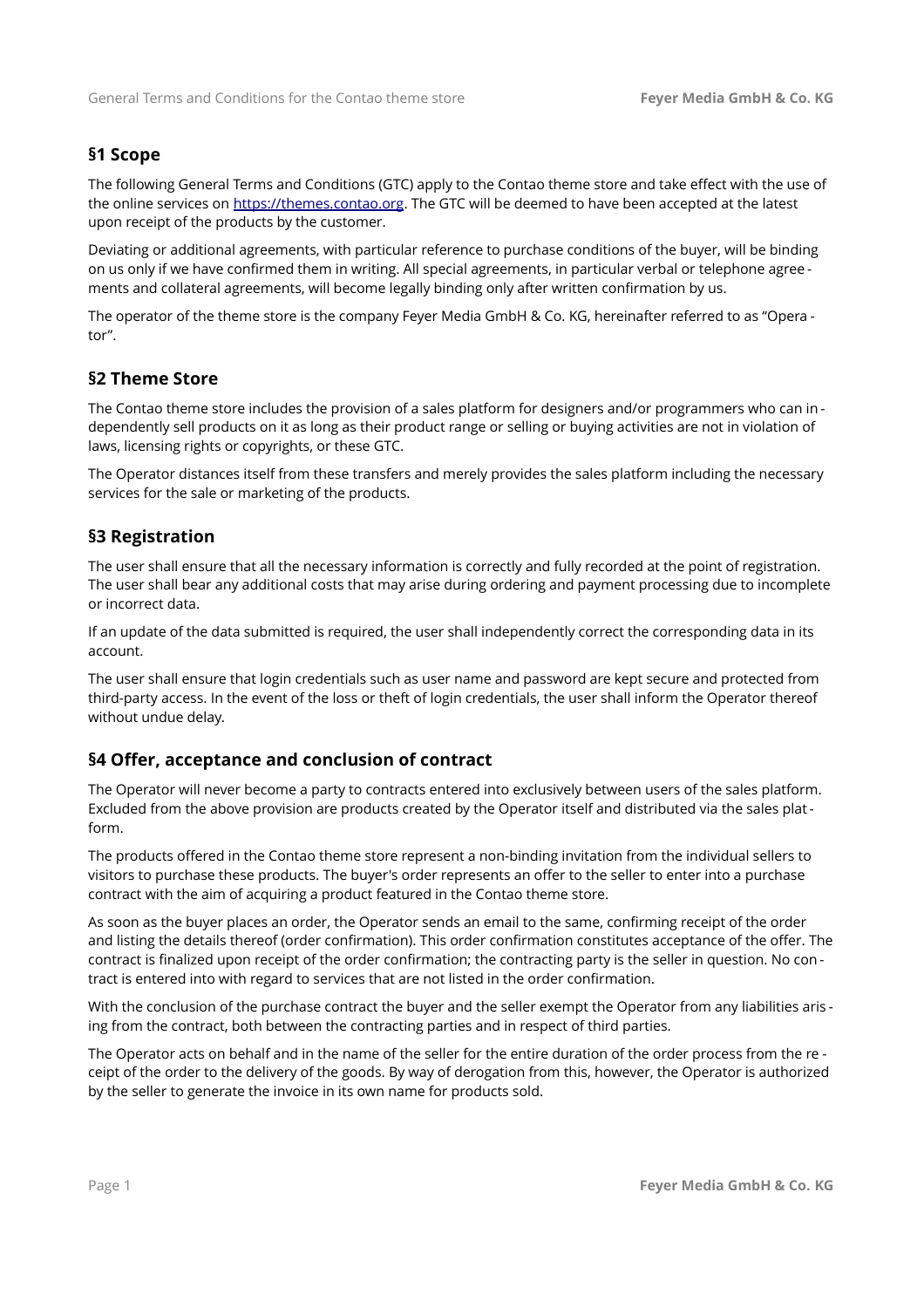# **§5 Payment and service terms and conditions**

The service is rendered exclusively for cash in advance, that is to say the ordered product is delivered only after re ceipt of payment in one of the accounts of the Operator. The request for payment and the data required to make payment are delivered to the buyer.

Unless otherwise stated in the invoice, the invoice is due for payment without deductions within 10 days of submis sion of the order. The crucial date for determining adherence to this deadline is the date of receipt of the payment in the account of the Operator or the receipt of the payment confirmation from the online payment service (such as PayPal). After this deadline the buyer will be deemed in default of payment.

In the absence of any other agreements between the parties, the content and scope of the performance owed by the seller are determined by the description of the product or service in question in the Contao theme store.

As soon as the purchase price owed by the buyer has been received, the Operator shall pass on the ordered prod uct within 3 working days by sending a download link to the buyer. By accepting these GTC the buyer is providing its express consent for the seller to begin with the provision of the service before the end of the cooling-off period (see section 6).

For the seller, confirmed performance dates will be extended appropriately in the event of disruptions due to force majeure and other impediments for which the seller is not responsible. In the event of slight negligence, a claim on the part of the buyer for compensation due to delay in delivery is excluded; for the rest, such a claim is limited to the amount of the foreseeable damages.

# **§6 Prices, listing fees and sales commissions**

The prices stated in the offers include all price components, such as sales tax and commission for sellers.

Registration as a buyer or seller in the Contao theme store is free of charge. The Operator may require the pay ment of fees by the seller neither for the running of the seller's account nor for the inclusion of products on the sales platform. In the event of the sale of a product the Operator will receive a commission payment for each prod uct sold by the seller. This is 30% of the net sale price but can also be made subject to individual agreements.

The use of Contao theme store shall not be exclusive, that is to say the seller is also entitled to offer its products on other platforms. However, the prices must be the same on all platforms, and the Contao theme store must not be used solely as an advertising platform for the seller's own online store.

# **§7 Copyright, licenses**

The copyrights to the created objects (Web pages, scripts, programs, graphics) will remain with the respective sellers.

The seller itself determines in the license provisions the extent to which and conditions under which the buyer will be granted the rights of use of the purchased product. The buyer is, however, in all cases prohibited from redis tributing or selling products purchased in the Contao theme store or distributing additional licenses.

Should a theme contain sample images from third-party providers (such as Fotolia), the buyer must independently acquire the rights of use if it wishes to use them and not replace them with its own images.

# **§8 Prohibited articles**

It is forbidden to offer products for sale whose offer for sale, actual sale or acquisition would violate statutory regu lations or standards of public decency. The following products in particular may not be described or offered for sale: products whose application, promotion or distribution would violate copyrights and performance rights, industrial property rights (for instance, trademarks, patents, utility patents and industrial designs) and other rights (for instance, the right to one's own image and to bear a name and general rights to protection of one's personal ity). Propaganda articles and articles with the distinguishing hallmarks of unconstitutional organizations, as well as pornographic and adult products, are also prohibited.